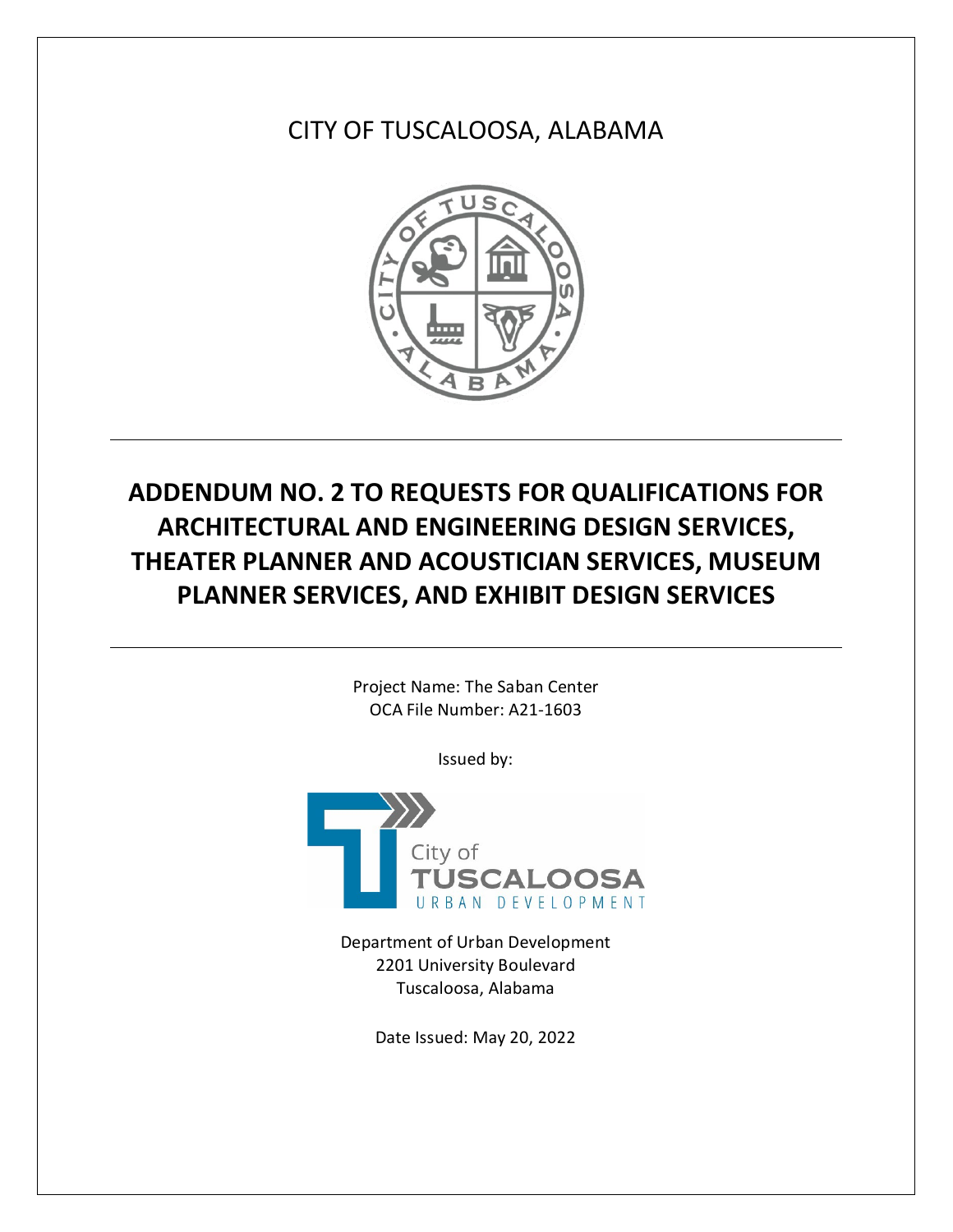The City of Tuscaloosa issued RFQs for design phase services for the Saban Center Project on April 22, 2022. Since that time, the City has received several questions from firms interested in responding to one or more of the RFQs. Specifically, the City has received questions about the RFQs for Architectural and Engineering Design Phase Services, Theater Planner and Acoustician Services, and Exhibit Design Services. The City's project team has been working to respond to these questions as they have been received.

The City issued Addendum No. 1 to the design-phase RFQs on May 6, 2022, to document all of the questions it had received and answered at that time. The City continued to receive questions about the RFQs, and now issues this Addendum No. 2 to document the questions it has received and answered since the issuance of Addendum No. 1.

# **Responses to General Questions;**

1. Do front and back cover plus section divider pages count towards the 20-page limit?

# **ANSWER: No they do not.**

2. Since resumes are part of the appendix items (not counted toward the page limit), can we use a smaller than 12-point type?

## **ANSWER: Yes.**

3. Please confirm that no hard copies need to be mailed in.

# **ANSWER: We confirm that no hard copies need to be mailed in.**

4. To confirm, no fees are required as part of this RFQ.

# **ANSWER: Correct.**

#### **Responses to Questions Regarding the RFQ for Architectural and Engineering Design Services:**

1. We are planning to submit a response to the RFQ and wanted to ask about the existing Tuscaloosa News building. We understand that it is being repurposed for the new Center – are existing drawings available or will they be made available to short-listed firms?

# **ANSWER: We have envisioned a new Center, but pending budget restraints and we may need to revisit in collaboration with the selected design team.**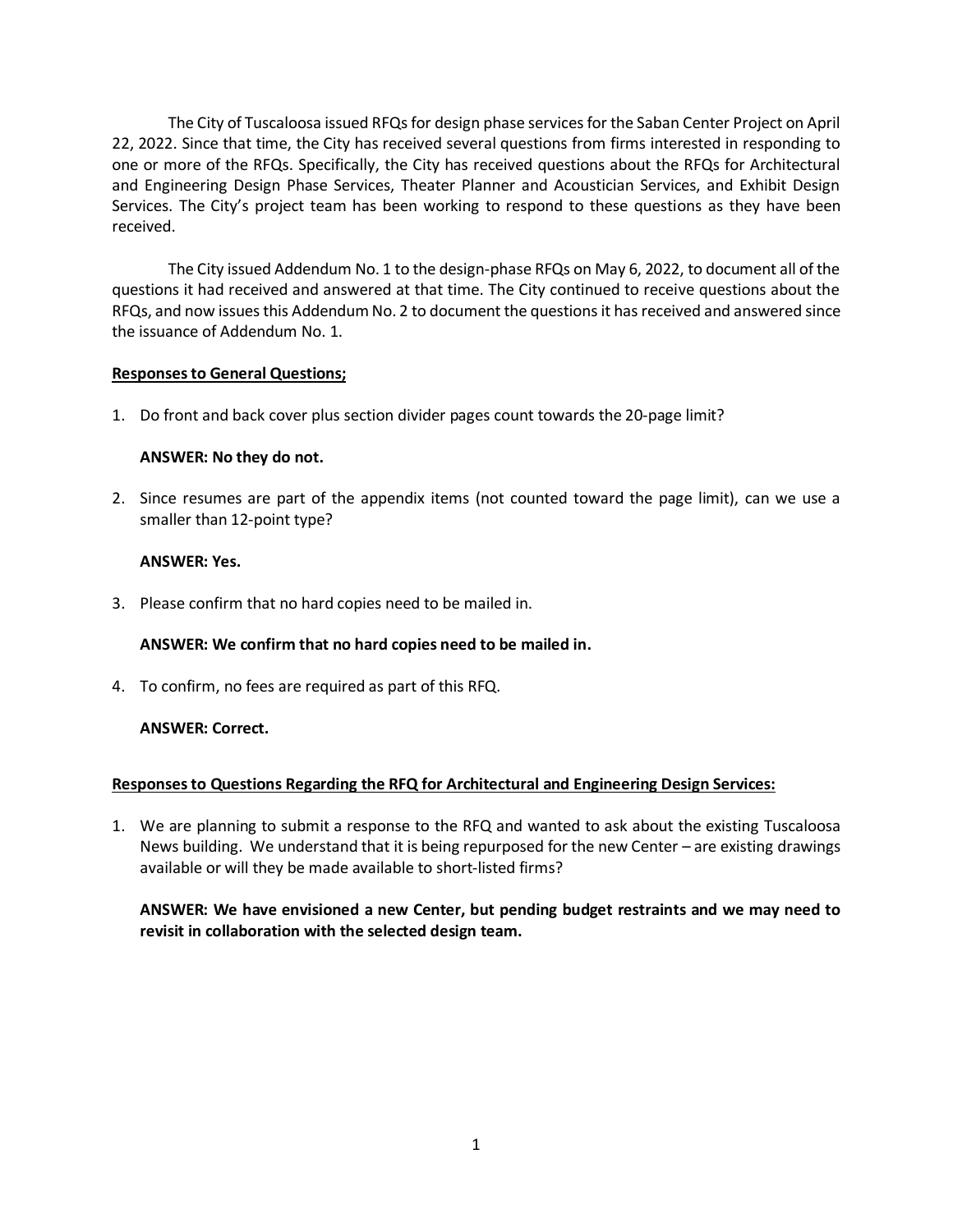# **Responses to Questions Regarding the RFQ for Museum Planner Services:**

1. Does the awarded firm need to be registered in the State of Alabama?

**ANSWER: The City will require all persons and firms providing services to the project to comply with all licensing requirements, to the extent the person or firm's work is subject to such licensing requirements. It is the consultant's responsibility to know their licensing requirements and comply with those licensing requirements.**

a. If yes, can they register once the contract is awarded?

**ANSWER: Interested firms are not required to register to do business in Alabama just to respond to the RFQ.**

2. Is there a specified budget for this piece of work?

## **ANSWER: The budget is still in progress.**

3. Will you be distributing answers to all questions?

**ANSWER: Yes, we will issue another addendum with all responses.**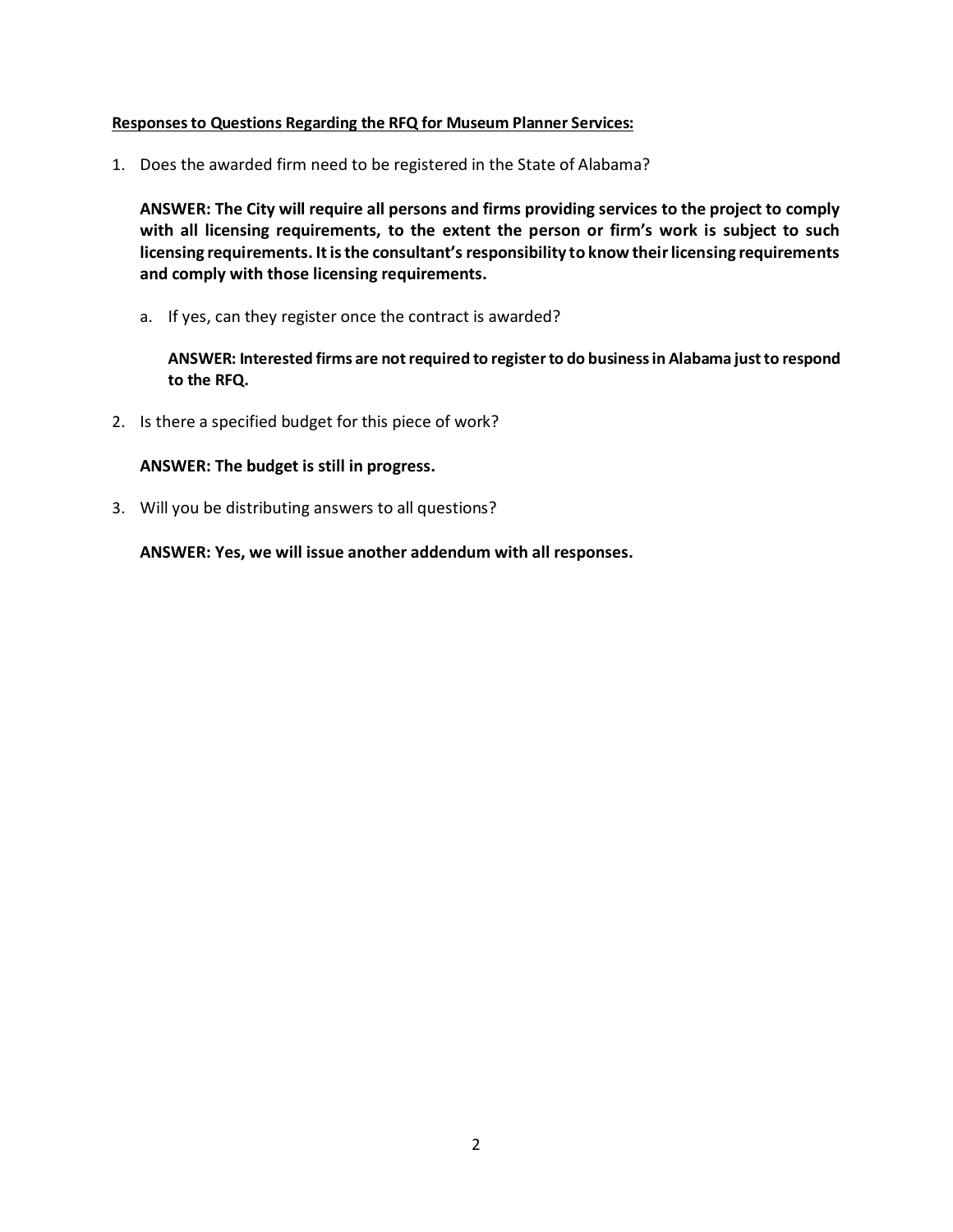# **Responses to Questions Regarding the RFQ for Theater Planner and Acoustician Services:**

- 1. Concerning Project Scope #7 "Assist TCT with long-term financial sustainability"
	- **a.** Question: Normally the assessment of need is done prior to engaging an architect and theatre consultant, can you please explain the rationale behind including this scope as part of this RFP and, is it your intention that the team include 3 consultants, Theatre Consultant, Acoustical Consultant, and Cultural Facilities Development Consultant?

# **ANSWER: Our rationale is to select a firm or team that can provide the necessary support that TCT needs to succeed in its mission.**

- 2. Concerning Project Cost.
	- **a.** Is there a target range for the cost of this building/project? Our response to an RFP is often closely calibrated with the cost of the building, i.e. larger buildings most often require substantially more equipment and systems. Including variable acoustic systems, orchestra shells, etc. It is difficult to develop fees for a project without a target range.

## **ANSWER: The budget is still in progress.**

3. Please confirm whether or not a fee structure is being requested at this time as part of the RFQ response for Theatre, Acoustics and Audiovisual services.

#### **ANSWER: Not at this time.**

4. How many performance venues will be housed inside the Saban Center?

# **ANSWER: Tuscaloosa Children's Theater only (TCT).**

5. Are there seat count targets for these venues?

#### **ANSWER: About 150 seats.**

6. Are there preference or forms for these venues? (for example: proscenium theatre, thrust theatre as shown in the linked renderings, flexible theatre, etc.)

#### **ANSWER: Rehearsal space that can accommodate performances.**

7. Does the city of Tuscaloosa have a draft contract that could be shared with us for review?

# **ANSWER: Not at this time. Contract terms and final scope of work will be discussed and negotiated with the successful respondent.**

8. Does item 7d (economic impact to the City) apply solely to the Tuscaloosa Children's Theater, or is the economic impact analysis related to the overall Saban Center?

# **ANSWER: 7d is specific to TCT and we are primarily interested in TCT's long-term financial sustainability.**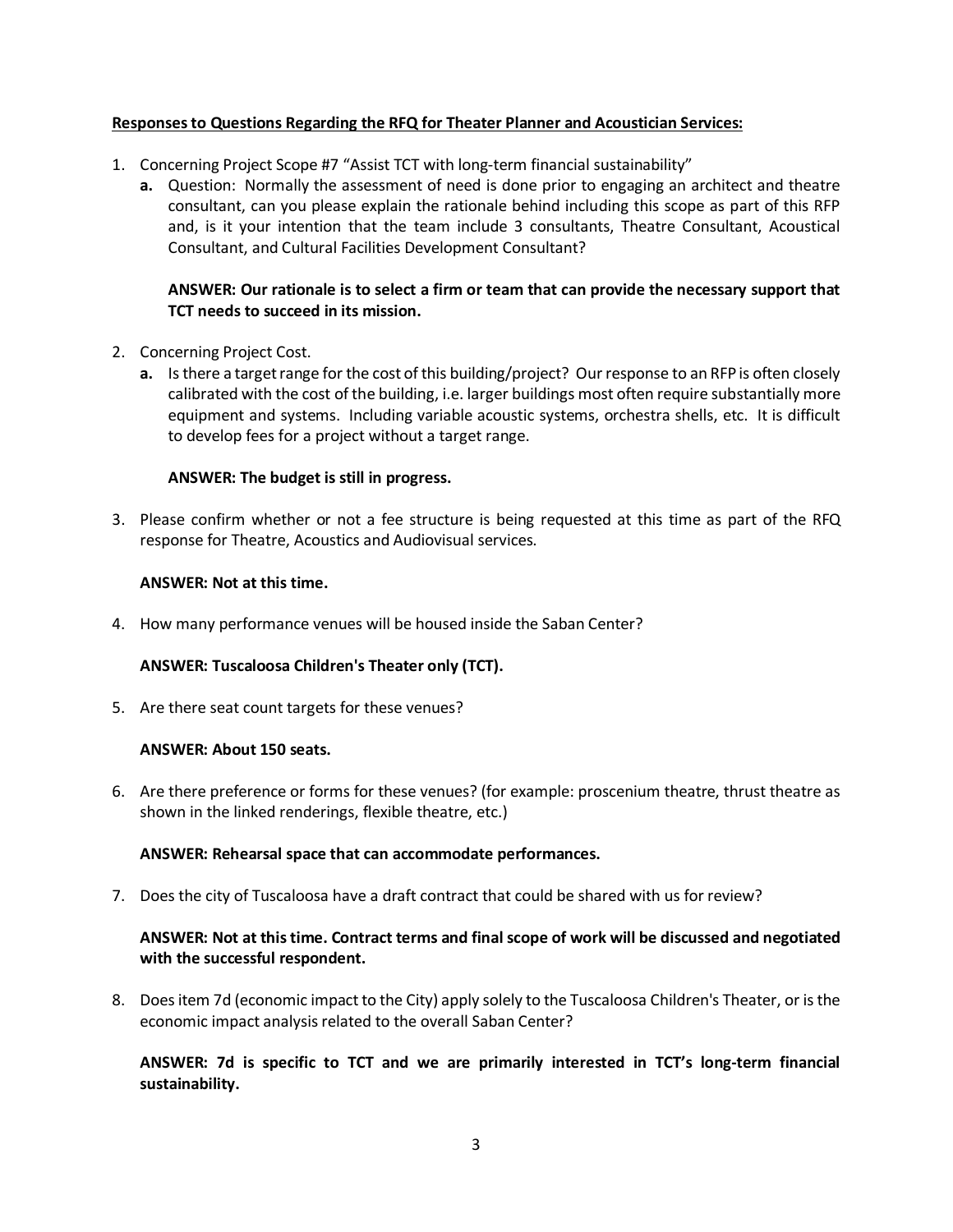9. Can you clarify what "size needs" refers to in item 7e? Is that physical size of spaces (e.g. number of seats in the theatre) or size of the organization?

## **ANSWER: Both.**

a. If the answer refers to physical spaces, has there been any previous market research that has been used to develop the master plan? If selected, would we have access to that research?

## **ANSWER: We can share the reports when they are finalized.**

10. The images provided as part of [www.sabacenter.org](http://www.sabacenter.org/) appear to indicate a 500 seat "black box" type space. Is this the likely intended configuration? If not what is the desired theatre configuration.

# **ANSWER: We hope to finalize the theatre configuration soon.**

12. As part of section 3.8 the RFQ ask for "a proposed work plan which identifies project milestones". Can you please provide the current intended overall schedule?

# **ANSWER: The schedule will be finalized once the design team is selected. The City seeks to begin construction as early as the Winter of 2023.**

13. Given that theatre consulting and acoustic consulting are not licensed professions can you please elaborate on the scope of the Architect and his/her team.

## **ANSWER: This information is detailed in the RFQ for the A&E team.**

14. The RFQ references previous master planning work. Is there a space program and, if so, do we have access to it?

# **ANSWER: These documents are still in progress.**

15. What is the anticipated capacity of the performance venue and event space(s)?

# **ANSWER: We envision a small versatile performance venue for the Tuscaloosa Children's Theater.**

16. We understand the City is looking to begin construction as early as the Winter of 2023; please confirm that this means December 2023 rather than January 2023.

#### **ANSWER: December 2023**

17. Can you please clarify what part of winter this is referencing? Example: February 2023 or December 2023

## **ANSWER: December 2023**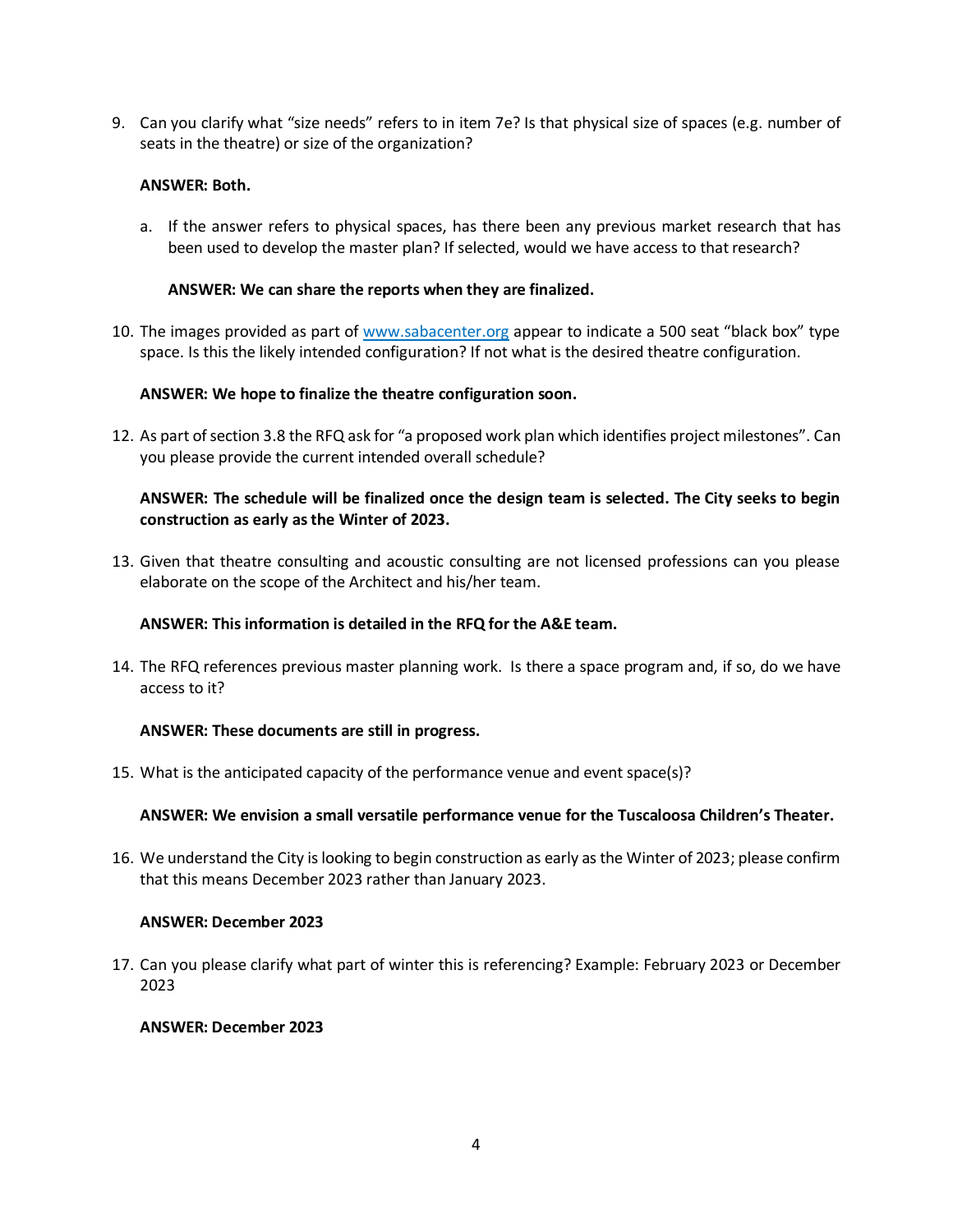18. Also, we are teaming with two sub-consultants. Is their approach considered part of the 20 page count or is it separate from the Prime's approach and therefore not part of the page count?

**ANSWER: Part of the 20 page count.**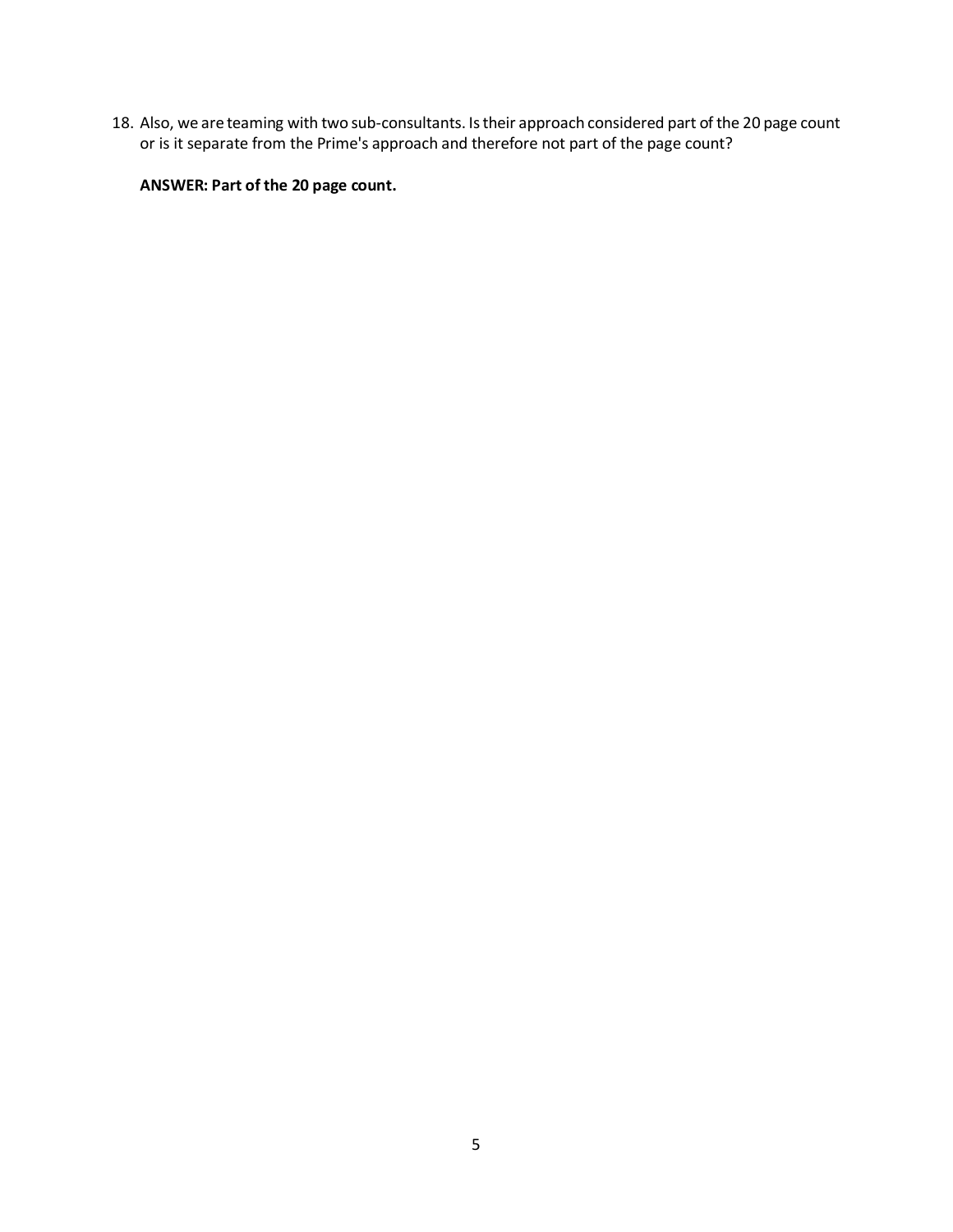## **Responses to Questions Regarding the RFQ for Exhibit Design Services**

1. What is the approximate size and capital budget of the project?

## **ANSWER: The budget and programming is still in progress.**

2. Do you have any planning, visioning, visitor evaluation reports or documents to share?

#### **ANSWER: These documents are still in progress.**

3. Do you have a database of the collection?

## **ANSWER: CHOM is a children's museum with hands-on exhibits.**

4. Has the architectural/engineering team been appointed? Do you have any plans to share?

**ANSWER: A/E will be procured through a separate RFQ. The City will select the subconsultant, and the subconsultant will be contracted through the A/E that the City has not yet selected.**

5. What is the projected handover date to the exhibit fabricator and targeted opening date for the facility?

## **ANSWER: The schedule will be refined once the design team is selected.**

6. Will preference be given to Alabama-based firms?

# **ANSWER: It is our intent to select the best team for the project.**

7. Are you able to describe the consultants required and those disciplines provided in-house?

# **ANSWER: The City currently has open RFQs for Architecture and Engineering Services, Museum Planner Services, Exhibit Design Services, and Theater Planner and Acoustician Services. Additional consultants or subconsultants may be engaged as necessary for the project.**

8. Re: Section 3.4 Licensing and Professional Standing indicated in the RFP: Can you please expand on what type of licencing/certification is required to perform work in Alabama and what would qualify a consultant as "legally authorized to do business in Alabama"?

**ANSWER: The City will require all persons and firms providing services to the project to comply with all licensing requirements to the extent the person or firm's work is subject to such licensing requirements. It is the consultant's responsibility to know their licensing requirements and comply with those licensing requirements.**

9. Can we register as a business in Alabama after award of the contract rather than with the submission?

**ANSWER: See response to #8 above. The City does not require firms to register to do business in Alabama to respond to the RFQ.**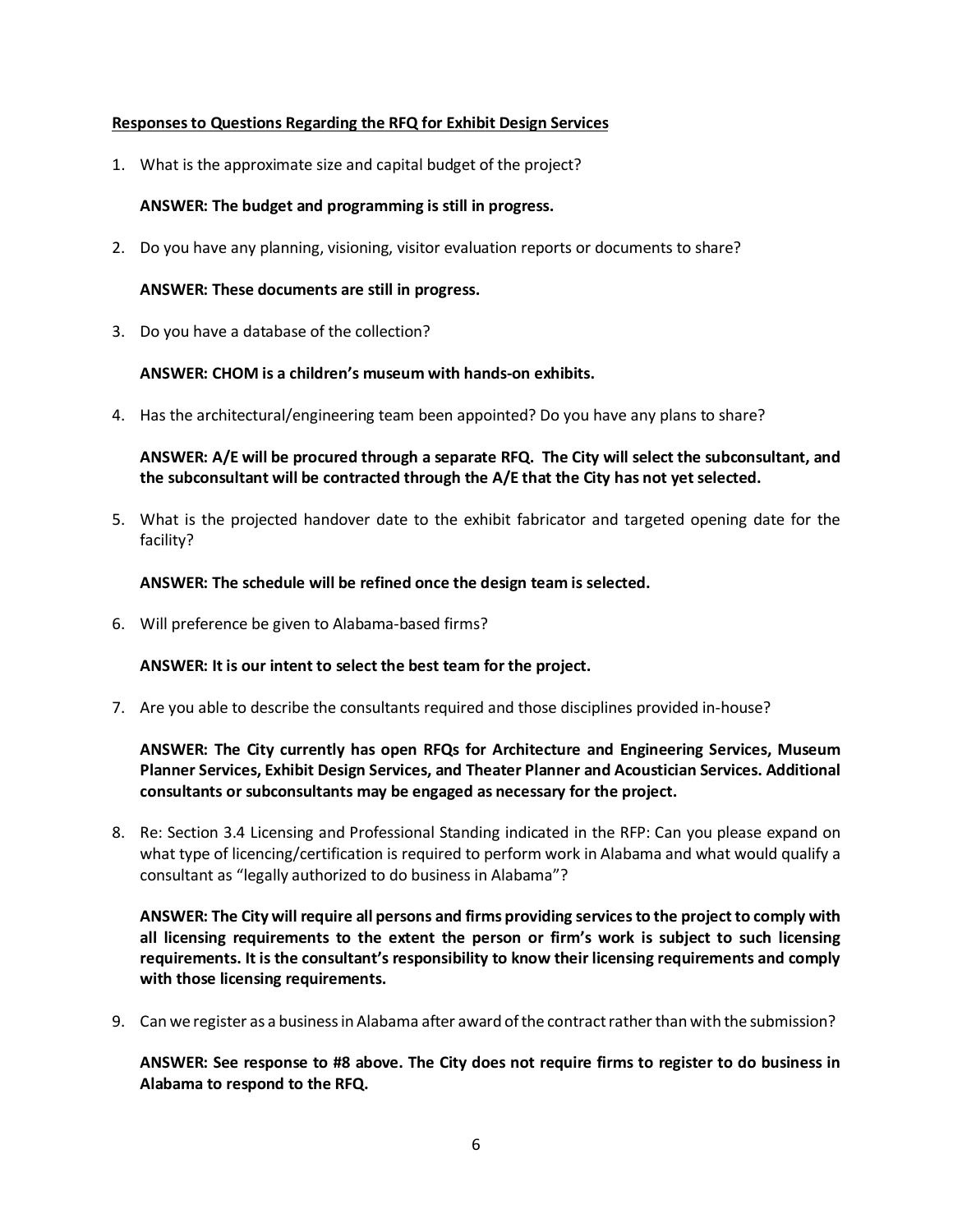10. Are you working with an owner's representative who helped to outline this RFQ?

# **ANSWER: Yes.**

11. How do you envision the Exhibit Design firm to best work with the city, Nick's Kids Foundation, the Children's Hands-on Museum, and the Tuscaloosa Children's Theater—as well as the Project Architect and Museum Planner?

# **ANSWER: Collaboratively.**

12. Page 2, 2.1: Can you define how you envision the community partnership amongst the city and outlined organizations work?

# **ANSWER: The City is committed to the success of these organizations.**

13. What will the project hierarchy and approvals look like?

# **ANSWER: The Exhibit Designer will be contracted through the to-be-selected A/E Firm.**

14. Page 2, 2.2 A1d: Can you define what type of stakeholders you're hoping to engage with?

# **ANSWER: Stakeholders will include the entities partnering in the project, funding partners, and Center users.**

15. Page 2, 2.2 A1e: What are you looking for in an Analysis Document? How will this differ from the work of the Museum Planner (outlined in the Museum Planner Services RFQ)?

# **ANSWER: We anticipate this work will be done in collaboration with the selected Museum Planner.**

16. Page 2, 2.2 B: "curators, education, digital, marketing specialists" can you identify who is a part of the museum team vs. outside consultants?

# **ANSWER: The museums team includes curators, education, digital and marketing specialists.**

17. Page 2, 2.2 B1: Can you give an overview of your collection?

# **ANSWER: Exhibits will be focused on STEAM programs to educate people of all ages in an interactive and fun learning environment.**

18. Page 7, 3.4: What licenses or certifications are you requiring for the selected Exhibit Design firm? We typically only see this requirement for the project architect and fabrication partners, so we want to make sure that we speak to what is required for this project.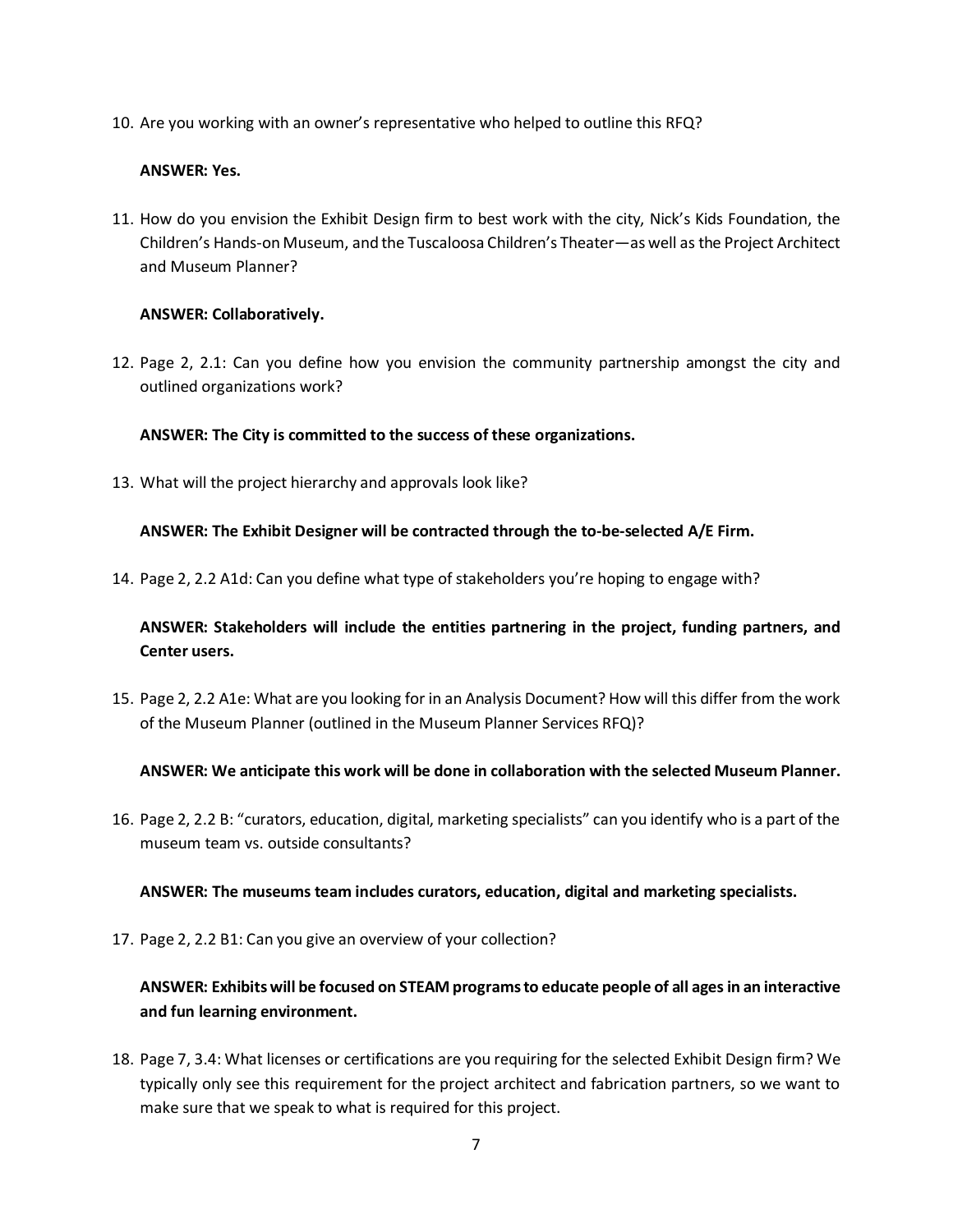**ANSWER: The City will require all persons and firms providing services to the project to comply with all licensing requirements to the extent the person or firm's work is subject to such licensing requirements. It is the consultant's responsibility to know their licensing requirements and comply with those licensing requirements.**

19. How do you envision the strategic planning, architectural design, and exhibit design processes unfolding and overlapping? Do you anticipate that these occur simultaneously or do you see the exhibit design process starting later to be responsive to the feasibility/planning outcomes?

# **ANSWER: In collaboration with the A/E firm who will contract the selected Exhibit Designer.**

20. In November 2021 an RFP was issued for Master Planning for the Children's Hands-On Discovery Center. Can you confirm if this master plan was complete? If so, who completed it and can you share the completed plan?

# **ANSWER: The Master Plan documents have not yet been made public, and are not available at this time.**

21. For the exhibit design scope, who is the client, the City, Saban Center, CHOM?

## **ANSWER: CHOM and the City will be working together on exhibits.**

22. Please confirm that the Exhibit Design firm will hold the contract with the selected A/E firm.

# **ANSWER: The Exhibit Design firm will be selected by the City and CHOM and contracted through the A/E firm.**

23. The Visitor Experience scope includes CHOM/TCT & Event Center. Can we assume that "visitor engagement" may be included in other areas outside of the footprint of CHOM? Or, is the "visitor engagement" only within the footprint of CHOM?

# **ANSWER: Yes, you can assume that "visitor engagement" may be included in other areas outside the footprint of CHOM.**

24. Can you share (at a high level) the quantity and types of artifacts in the CHOM collection? Are there any specific curatorial needs - needs to be in a case, can be handled, etc.

# **ANSWER: Specific curatorial needs can be discussed during the interview phase of the selection process, if necessary.**

25. Is there an anticipated high-level program size (in SF) of the new CHOM - building and space dedicated to exhibits both indoors and outdoors?

# **ANSWER: These documents are still in progress.**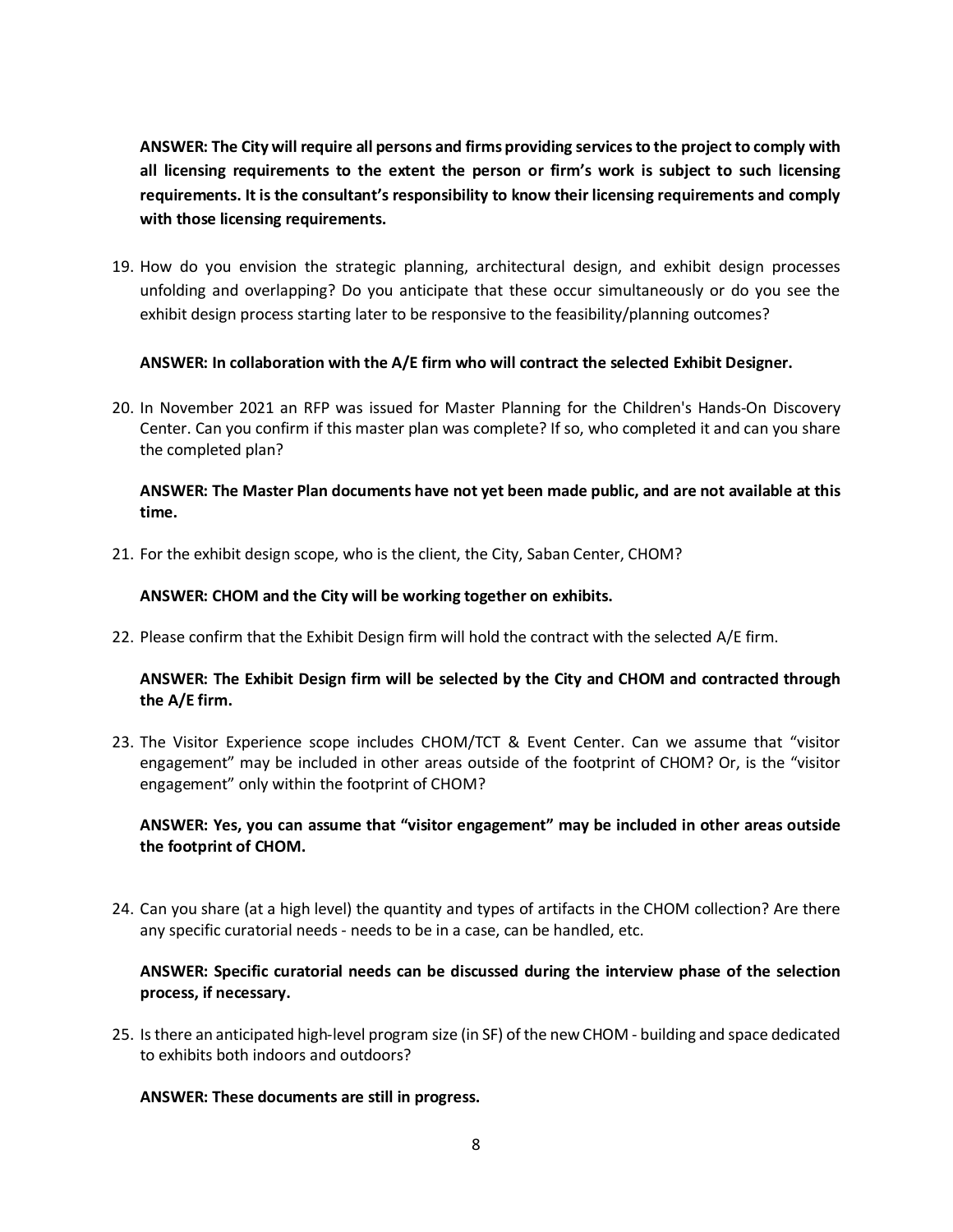26. Is there an allocated budget range for exhibit fabrication?

## **ANSWER: The budget is still in progress.**

27. Under "C Signage and Wayfinding'" there is concept design, design development, and construction administration scope. In "B Content & Exhibit Design" under 3. Design development and production, can you confirm that "production" can also be interpreted as construction administration.

## **ANSWER: Yes**

28. Can you give an idea as to how many (assuming in-person) milestone meetings are required for the exhibit design scope?

## **ANSWER: This will be discussed when we solicit proposals.**

29. Have you all completed a Museum Master Plan? If so, can you share this document?

## **ANSWER: These documents are still in progress.**

30. What company developed the renderings on [sabancenter.org?](https://nam04.safelinks.protection.outlook.com/?url=https%3A%2F%2Flinkprotect.cudasvc.com%2Furl%3Fa%3Dhttp%253a%252f%252fsabancenter.org%26c%3DE%2C1%2CEnsyfAwaWnzEP1aWmp9f7FYXENmpzRUjSNE3aaG3_8N2sk37QEfXfKKCQdNJz1BPVUaIh4eppVcw7OfJDr1UGihyDRvYeBJSMGN4i9pN%26typo%3D1&data=05%7C01%7C%7C8c55484d3f6b4826d66608da39e64c08%7Ca55cda62082e4ec28b86cd7170d993cc%7C1%7C1%7C637885958605223983%7CUnknown%7CTWFpbGZsb3d8eyJWIjoiMC4wLjAwMDAiLCJQIjoiV2luMzIiLCJBTiI6Ik1haWwiLCJXVCI6Mn0%3D%7C2000%7C%7C%7C&sdata=1j%2FJ3mC0PCvoG8fskAzXgJmE1dICw3UxkNOjSlP2k1Y%3D&reserved=0)

## **ANSWER: Ellis Architects.**

31. Is the 2020 Masterplan mentioned in the RFP available to bidders?

**ANSWER: Not at this time. With CHOM's permission, the 2020 master plan documents may be available to firms selected for interviews, if necessary.**

32. What is the center's total square footage?

#### **ANSWER: These documents are still in progress.**

33. Would this project include development of all of the spaces described in the RFP (Children's Hands-On Museum, the Tuscaloosa Children's Theatre, event space, meeting space, and performance venue)?

# **ANSWER: We hope so, subject to budget restraints.**

34. Is there an approximate amount of square footage dedicated to any of the spaces mentioned in question #2?

#### **ANSWER: These documents are still in progress.**

35. Is there a budget for this project?

# **ANSWER: The budget is still in progress.**